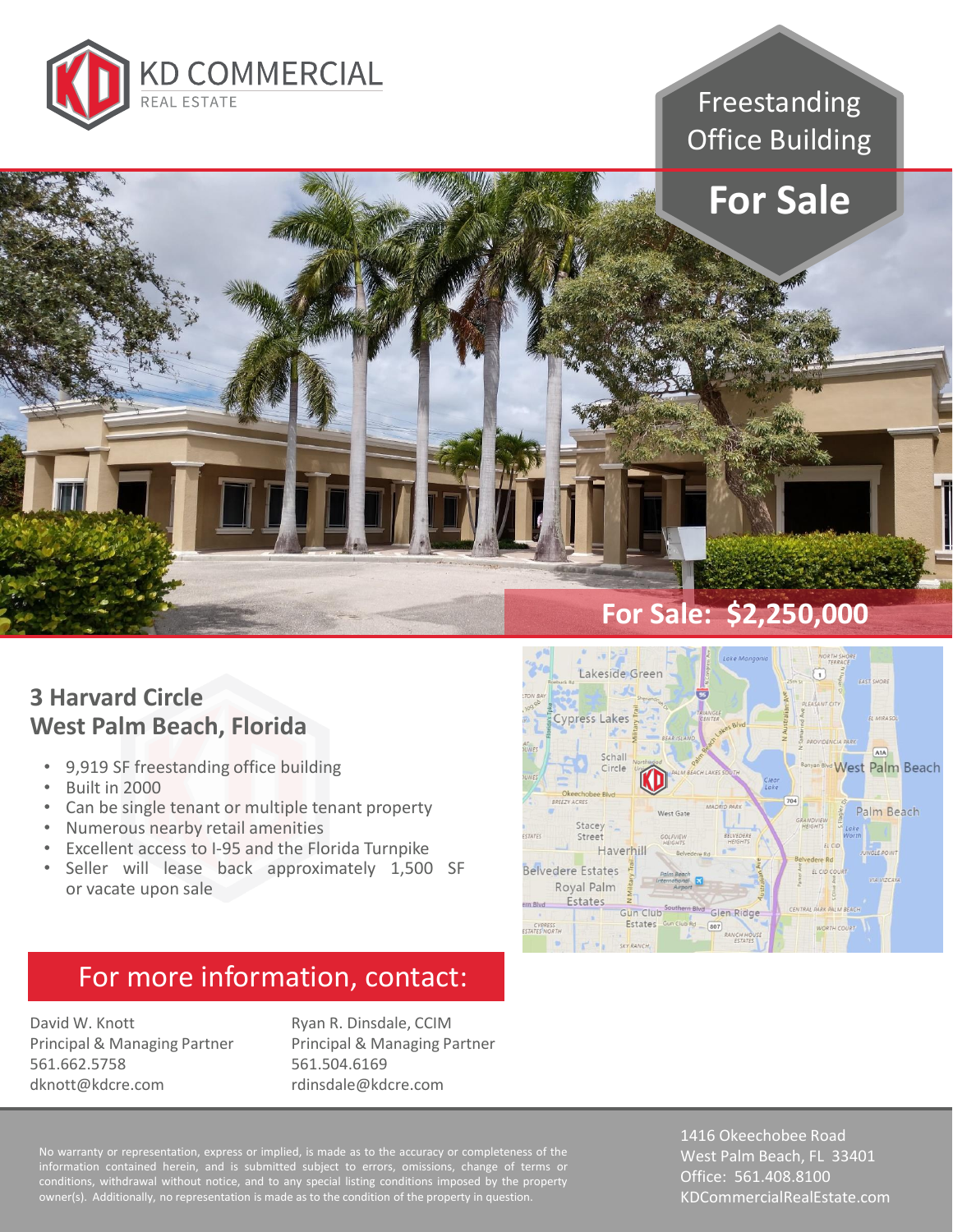

## Freestanding Office Building

# **For Sale**

|  | Description:                   | Constructed in 2000, this freestanding office<br>building measures $\pm$ 9,919 square feet situated on a<br>39,696 SF lot. The building was designed to<br>accommodate multiple tenants, or a single tenant.<br>There is currently approximately 3,600 SF of space<br>in concrete shell condition, which has never been<br>occupied and is ready for a custom buildout to your<br>exact specifications. The balance of built out space<br>has above average finishes. |
|--|--------------------------------|-----------------------------------------------------------------------------------------------------------------------------------------------------------------------------------------------------------------------------------------------------------------------------------------------------------------------------------------------------------------------------------------------------------------------------------------------------------------------|
|  | Location:                      | The property is located at the end of a cul-de-sac in<br>a well known office park, just west of I-95 and north<br>of Palm Beach Lakes Boulevard. The property is<br>within walking distance to several restaurants and a<br>Publix, as well as a short drive to numerous retail<br>amenities, including the Palm Beach Outlets.                                                                                                                                       |
|  | Parking:                       | There are approximately 40 spaces on site, for a<br>parking ratio of 4.03/1,000 SF.                                                                                                                                                                                                                                                                                                                                                                                   |
|  | Zoning:                        | (CPD) Commercial Planned Development, City of<br><b>West Palm Beach</b>                                                                                                                                                                                                                                                                                                                                                                                               |
|  | Parcel Control #:              | 74-43-43-19-16-000-0142                                                                                                                                                                                                                                                                                                                                                                                                                                               |
|  | Real Estate Taxes (2018 Prop): | \$23,278                                                                                                                                                                                                                                                                                                                                                                                                                                                              |
|  | Sale/Leaseback:                | Seller will consider leasing approximately $1,500$ SF<br>from buyer, or can vacate upon sale.                                                                                                                                                                                                                                                                                                                                                                         |
|  |                                |                                                                                                                                                                                                                                                                                                                                                                                                                                                                       |

David W. Knott Principal & Managing Partner 561.662.5758 dknott@kdcre.com

Ryan R. Dinsdale, CCIM Principal & Managing Partner 561.504.6169 rdinsdale@kdcre.com

1416 Okeechobee Road West Palm Beach, FL 33401 Office: 561.408.8100 KDCommercialRealEstate.com